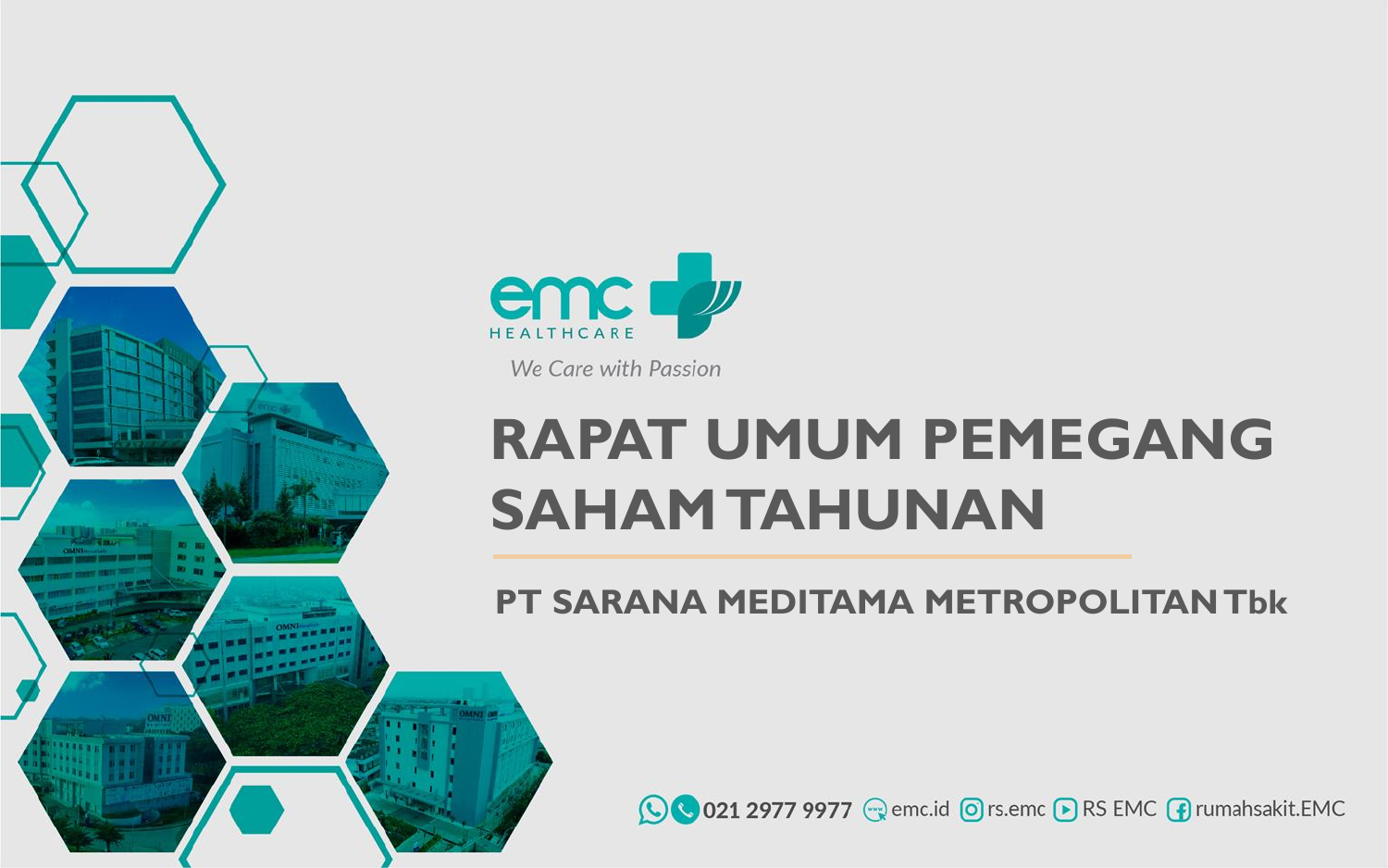## PT Sarana Meditama Metropolitan Tbk ("Perseroan") akan menyelenggarakan Rapat Umum Pemegang Saham Tahunan pada:



# **INFO PELAKSANAAN** *EVENT INFORMATION*

*PT Sarana Meditama MetropolitanTbk ("Company") will hold an Annual General Meeting of Shareholders on:*

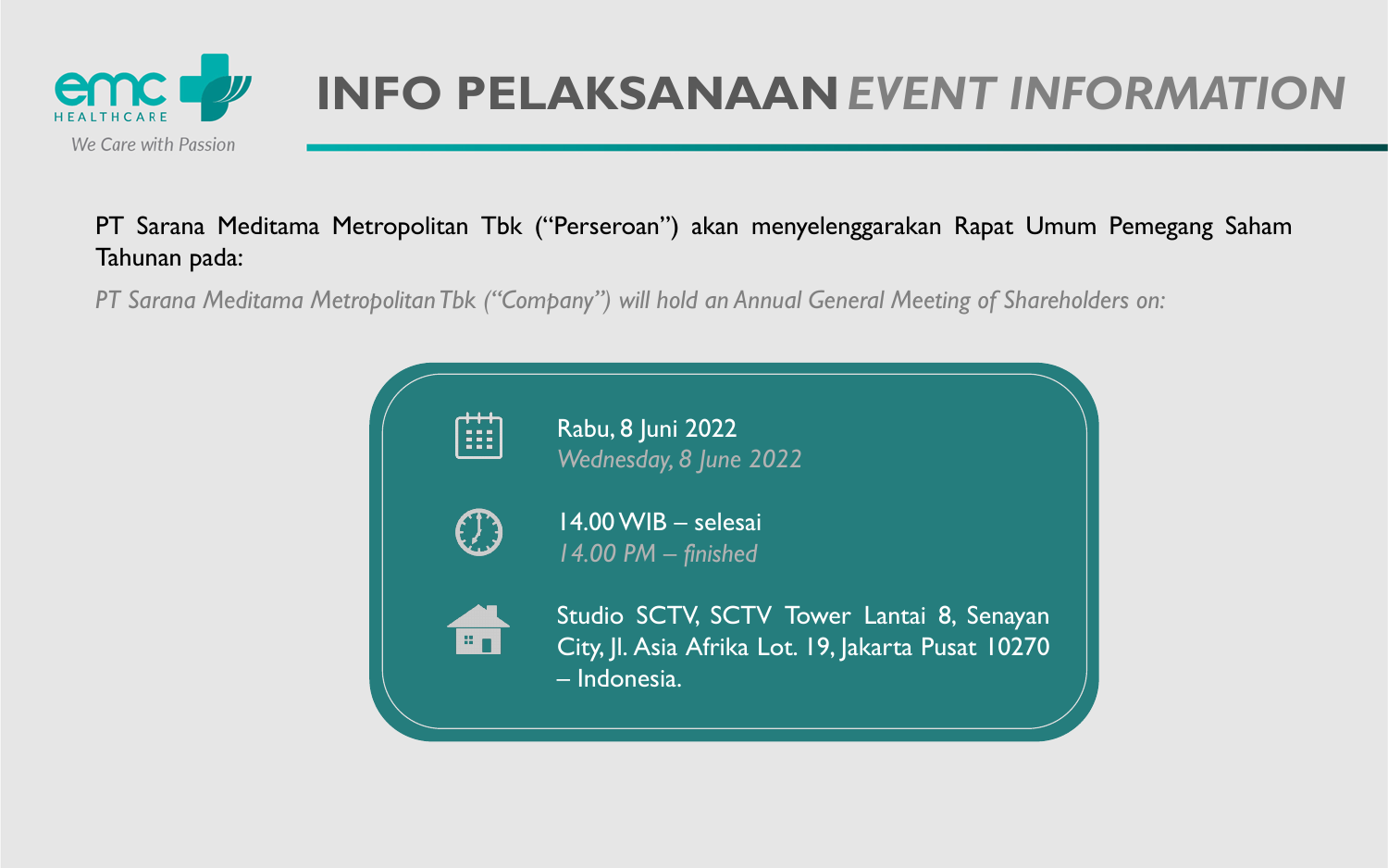



# **MATA ACARA RAPAT**



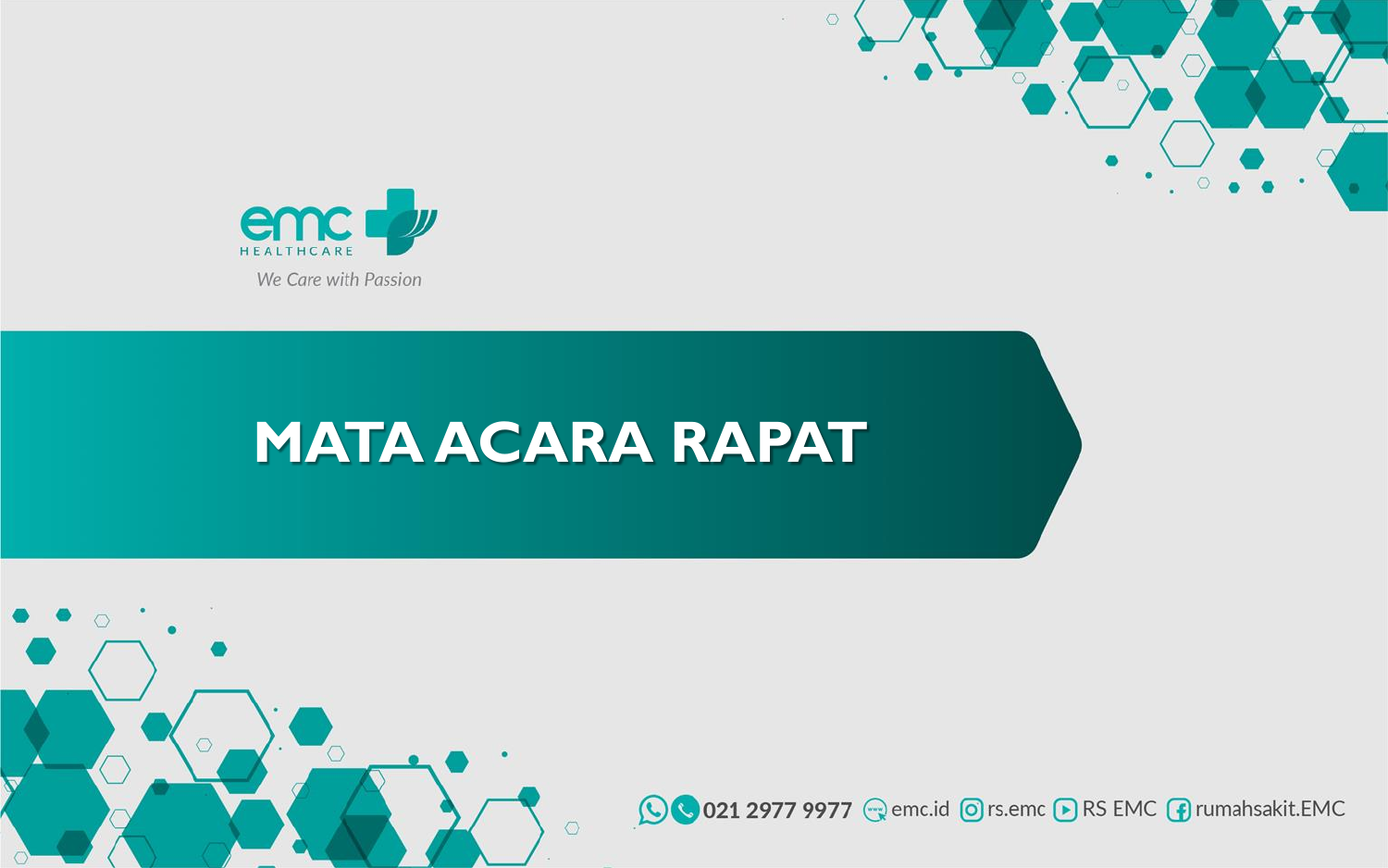## **MATA ACARA PERTAMA** *FIRST AGENDA*

## Persetujuan atas: *Approval of:*

a. Laporan Tahunan termasuk pengesahan Laporan Keuangan dan Laporan Tugas Pengawasan Dewan Komisaris Perseroan untuk tahun buku yang berakhir pada tanggal 31 Desember 2021, sekaligus memberikan pelunasan dan pembebasan tanggung jawab sepenuhnya kepada para anggota Direksi dan Dewan Komisaris Perseroan atas tindakan pengurusan dan pengawasan Perseroan yang telah dijalankan selama tahun buku 2021, sepanjang tercermin dari Laporan Tahunan dan tercatat di dalam Laporan Keuangan Perseroan; dan

*The Annual Report including the ratification of the Financial Statement and the Supervisory Report of the Company's Board of Commissioners for the financial year ended on 31 December 2021, as well as providing full discharge and release of responsibility to members of the Board of Directors and Board of Commissioners of the Company for management and supervision of the Company that have been conducted during the 2021 financial year, to the extent that it is reflected in the Annual Report and recorded in the Company's Financial Statement; and*

◯ 021 2977 9977 
we emc.id © rs.emc D RS EMC Trumahsakit.EMC

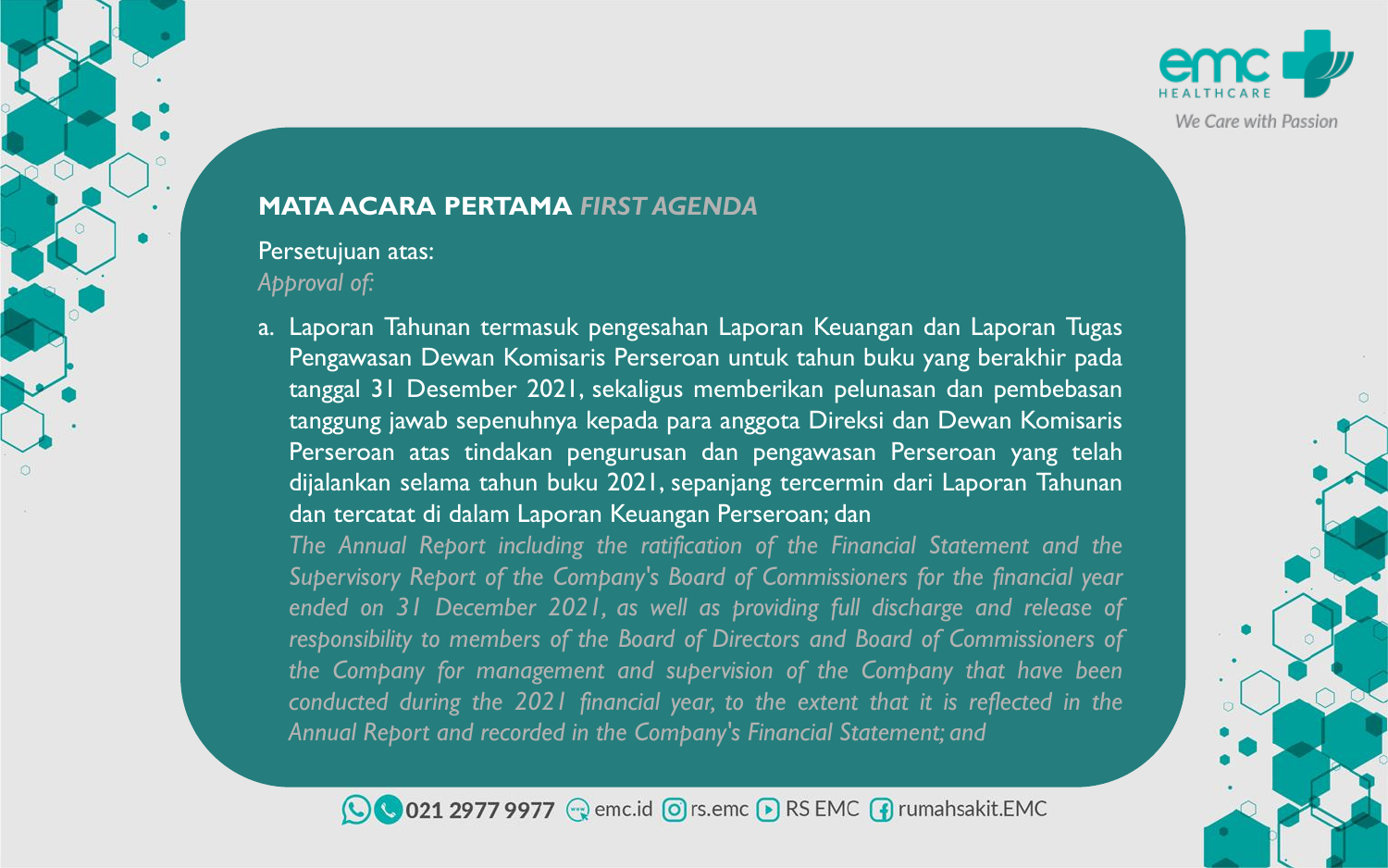### **MATA ACARA PERTAMA** *FIRST AGENDA*

## Persetujuan atas: *Approval of:*

b. Laporan pertanggungjawaban realisasi penggunaan dana hasil Penawaran Umum Terbatas II yang dilakukan Perseroan di tahun 2021 sebagaimana diatur dalam Peraturan Otoritas Jasa Keuangan Nomor 30/POJK.04/2015 tentang Laporan Realisasi Penggunaan Dana Hasil Penawaran Umum. *The accountability report in regard to the realization of the use of the proceeds from the Rights Issue II conducted by the Company in 2021 as stipulated in the Financial Services Authority Regulation Number 30/POJK.04/2015 concerning Report on the Realization of the Use of Proceeds from the Public Offering.*



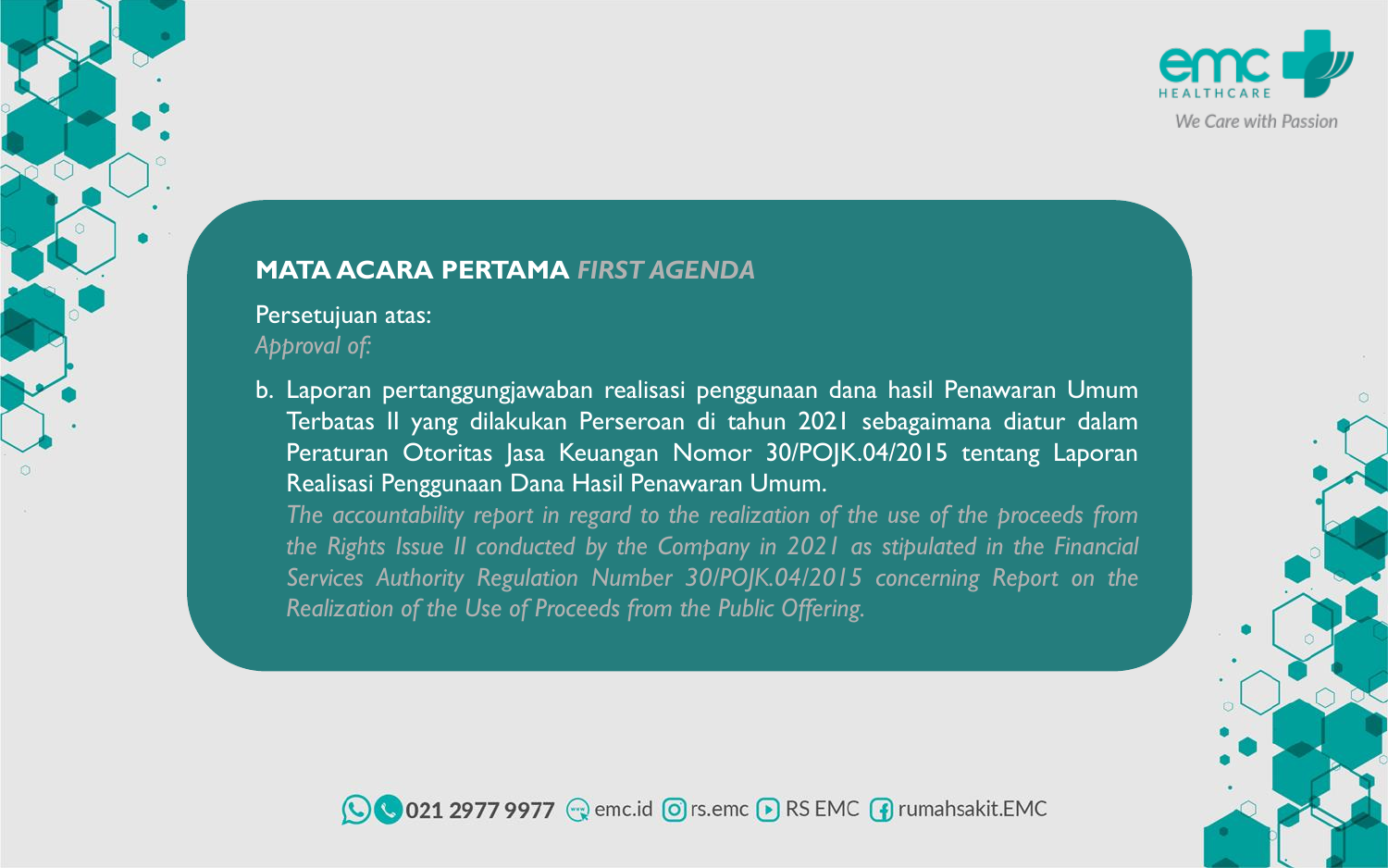

Perseroan akan menyampaikan kinerja Perseroan yang dilaksanakan oleh Direksi dan laporan pelaksanaan tugas pegawasan Dewan Komisaris, serta kondisi keuangan Perseroan, sebagaimana telah tercantum dalam Laporan Tahunan dan Laporan Keuangan Tahunan Perseroan, untuk kemudian disetujui dan/atau disahkan oleh Rapat sesuai dengan ketentuan Pasal 21 ayat (7) Anggaran Dasar Perseroan. Persetujuan dan/atau pengesahan oleh Rapat tersebut juga disertai dengan pemberian pelunasan dan pembebasan tanggung jawab sepenuhnya (*volledig acquit et de charge*) kepada Direksi dan Dewan Komisaris Perseroan atas pengurusan dan pengawasan yang telah dijalankan selama tahun buku 2021, sepanjang tercermin dalam Laporan Tahunan dan tercatat dalam Laporan Keuangan Tahunan Perseroan, serta bukan merupakan tindak pidana atau pelanggaran terhadap ketentuan peraturan perundang-undangan, sesuai dengan Pasal 11 ayat (8) Anggaran Dasar Perseroan jo. Pasal 69 ayat (1) Undang-Undang No. 40Tahun 2007 tentang Perseroan Terbatas ("UUPT").

The Company will present the Company's performance carried out by the Board of Directors and a report on the implementation of the supervisory duties of the Board of Commissioners, as well as the Company's financial condition, as stated in the Annual Report and Annual Financial Statements of the Company, to be subsequently approved and/or ratified by the Meeting in accordance with the provisions of Article 21 paragraph (7) of the Company's Articles of Association. Such approval and/or ratification by the Meeting shall be obtained along with a full discharge and release of responsibility (volledig acquit et de charge) to the Board of Directors and Board of Commissioners of the Company for the management and supervision that has been carried out during the 2021 financial year, to the extent that it is reflected in the Annual Report and recorded in the Annual Financial Statement, and is not a criminal offense or a breach of the prevailing laws and regulations, in accordance with Article 11 paragraph (8) of the Company's Articles of Association jo. Article 69 paragraph (1) of Law No. 40 of 2007 on the Limited Liability Companies ("Company Law").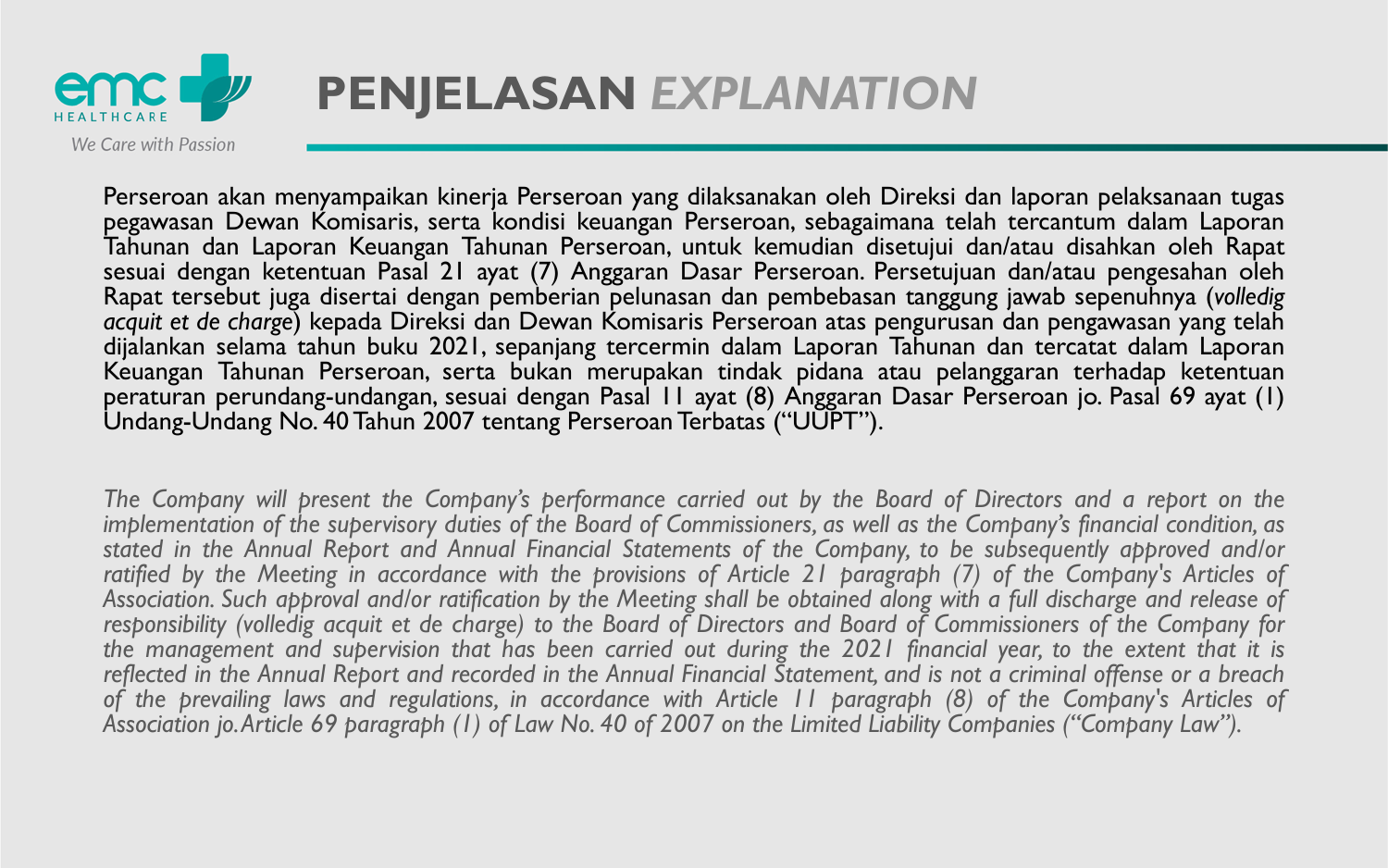

Perseroan juga akan menyampaikan pertanggungjawaban realisasi penggunaan dana hasil Penawaran Umum Terbatas II yang telah dilaksanakan pada tahun 2021, sesuai dengan ketentuan Pasal 6 Peraturan Otoritas Jasa Keuangan Nomor 30/POJK.04/2015 tentang Laporan Realisasi Penggunaan Dana Hasil Penawaran Umum.

The Company will also deliver its accountability for the realization of the use of proceeds from the Rights Issue II which held in 2021, in accordance with the provisions of Article 6 of the Financial Services Authority Regulation Number *30/POJK.04/2015 concerning the Report on the Realization of the Use of Proceeds from the Public Offering.*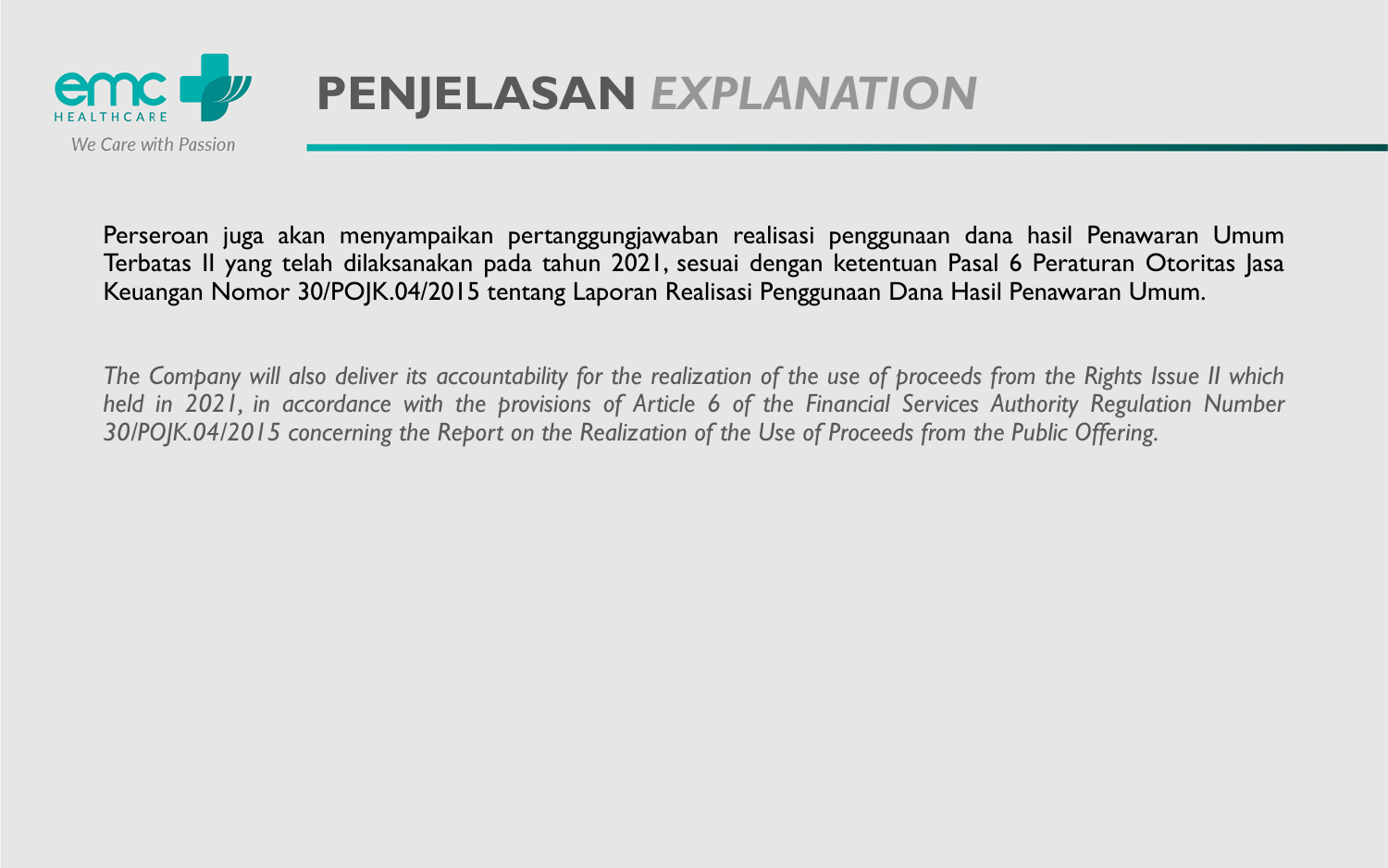## **MATA ACARA KEDUA** *SECOND AGENDA*

Persetujuan atas penetapan penggunaan laba bersih Perseroan untuk tahun buku yang berakhir pada tanggal 31 Desember 2021. *Approval of the determination of the use of the Company's net profit for the financial year ended on 31 December 2021.*





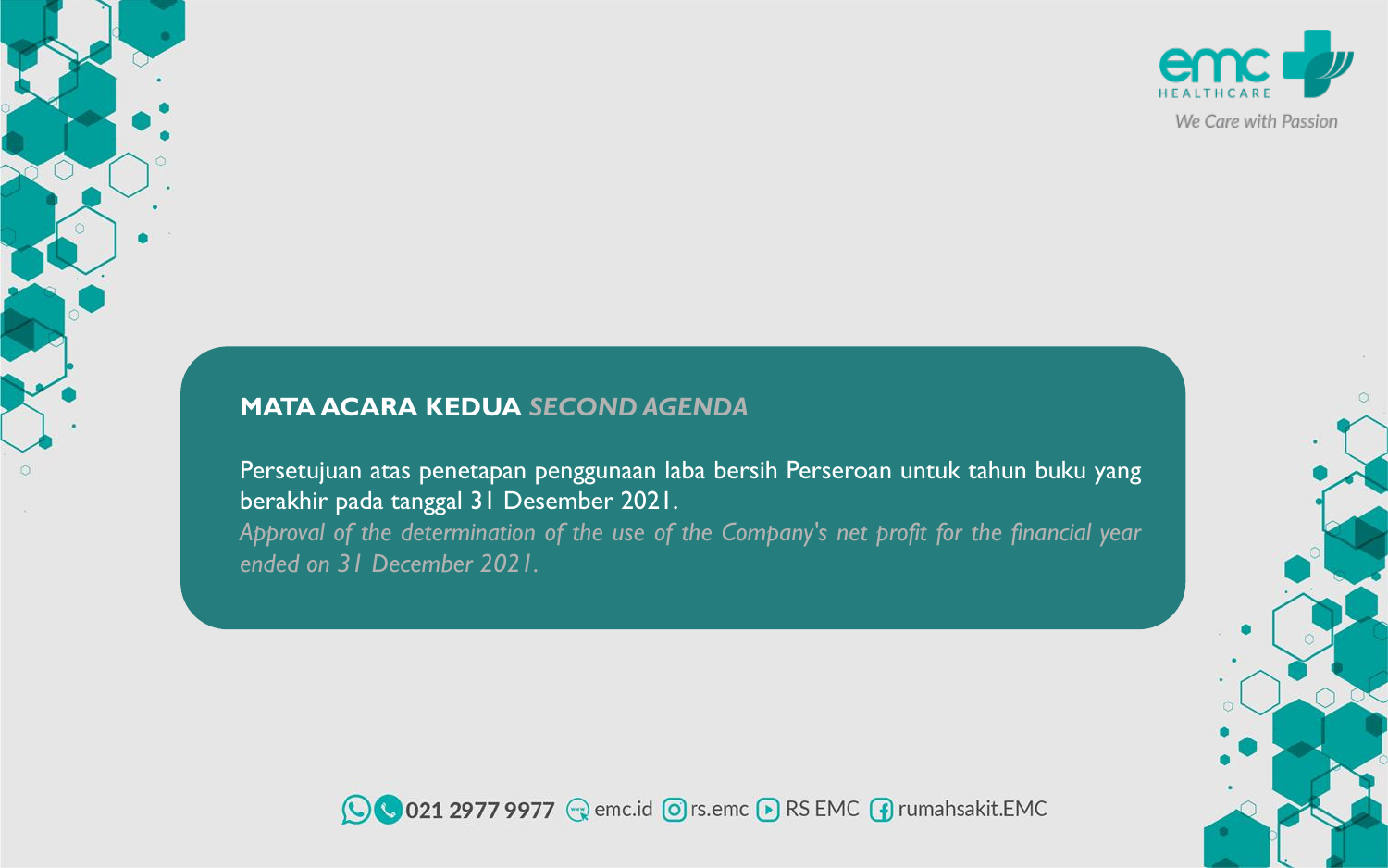

Perseroan akan menyampaikan penggunaan laba bersih Perseroan dalam tahun buku 2021 untuk dapat disetujui oleh Rapat,sesuai dengan ketentuan Pasal 22 dan Pasal 23 Anggaran Dasar Perseroan jo. Pasal 71 UUPT.

The Company will submit the use of the Company's net profit in the 2021 financial year to be approved by the Meeting, in accordance with the provisions of Article 22 and Article 23 of the Company's Articles of Association jo. Article 71 of the *Company Law.*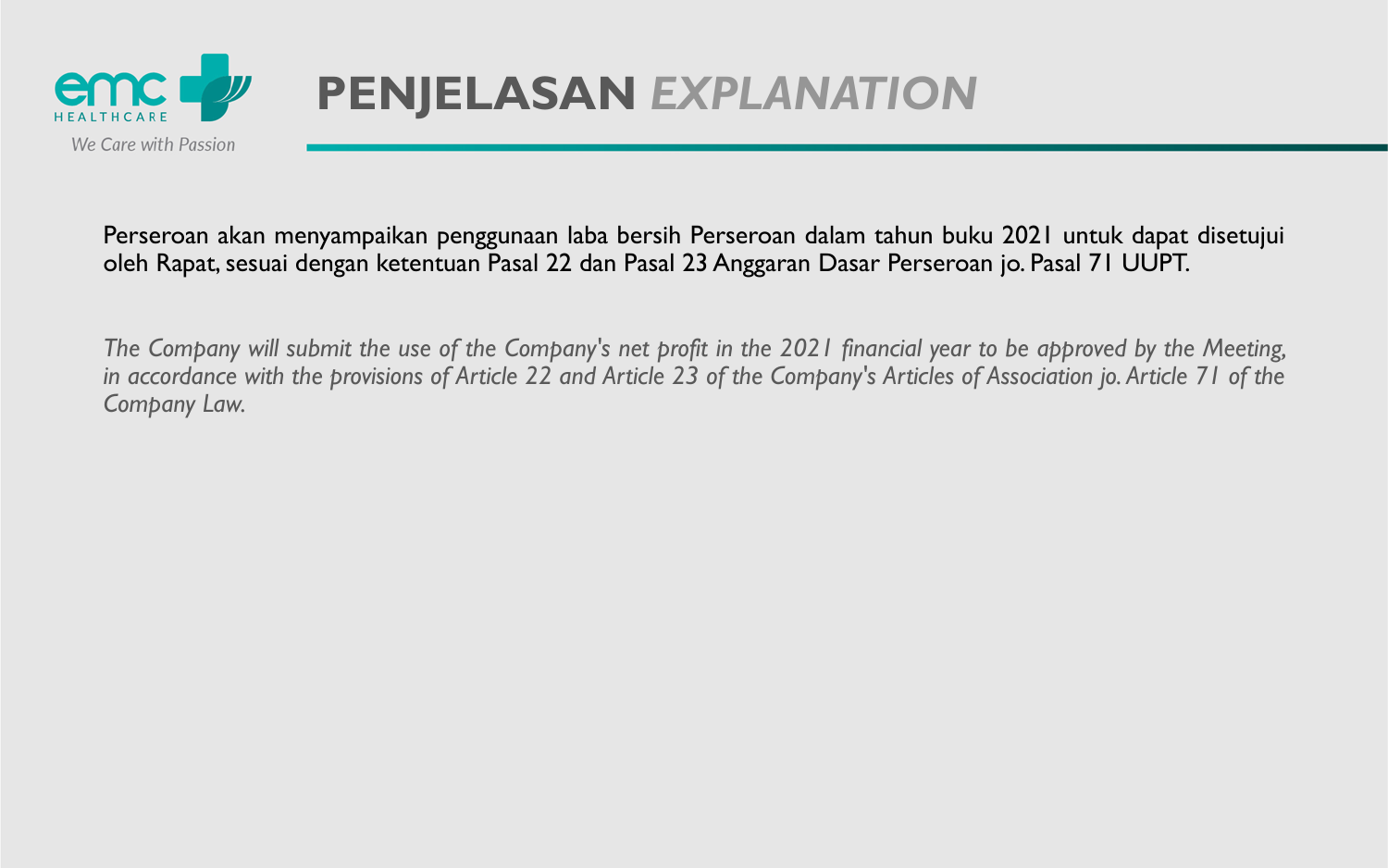### **MATA ACARA KETIGA** *THIRD AGENDA*

Persetujuan atas perubahan Pasal 3 Anggaran Dasar Perseroan tentang maksud dan tujuan dalam rangka penyesuaian terhadap Klasifikasi Baku Lapangan Usaha Indonesia Tahun 2020 (KBLI 2020), serta untuk melakukan pernyataan kembali seluruh Anggaran Dasar Perseroan.

*Approval of amendments to Article 3 of the Company's Articles of Association regarding the purposes and objectives for the purpose of adjusting to the 2020 Standard Classification of Indonesian Business Fields (KBLI 2020), as well as to restate the entire Articles of Association of the Company.*





We Care with Passion

 $\Omega$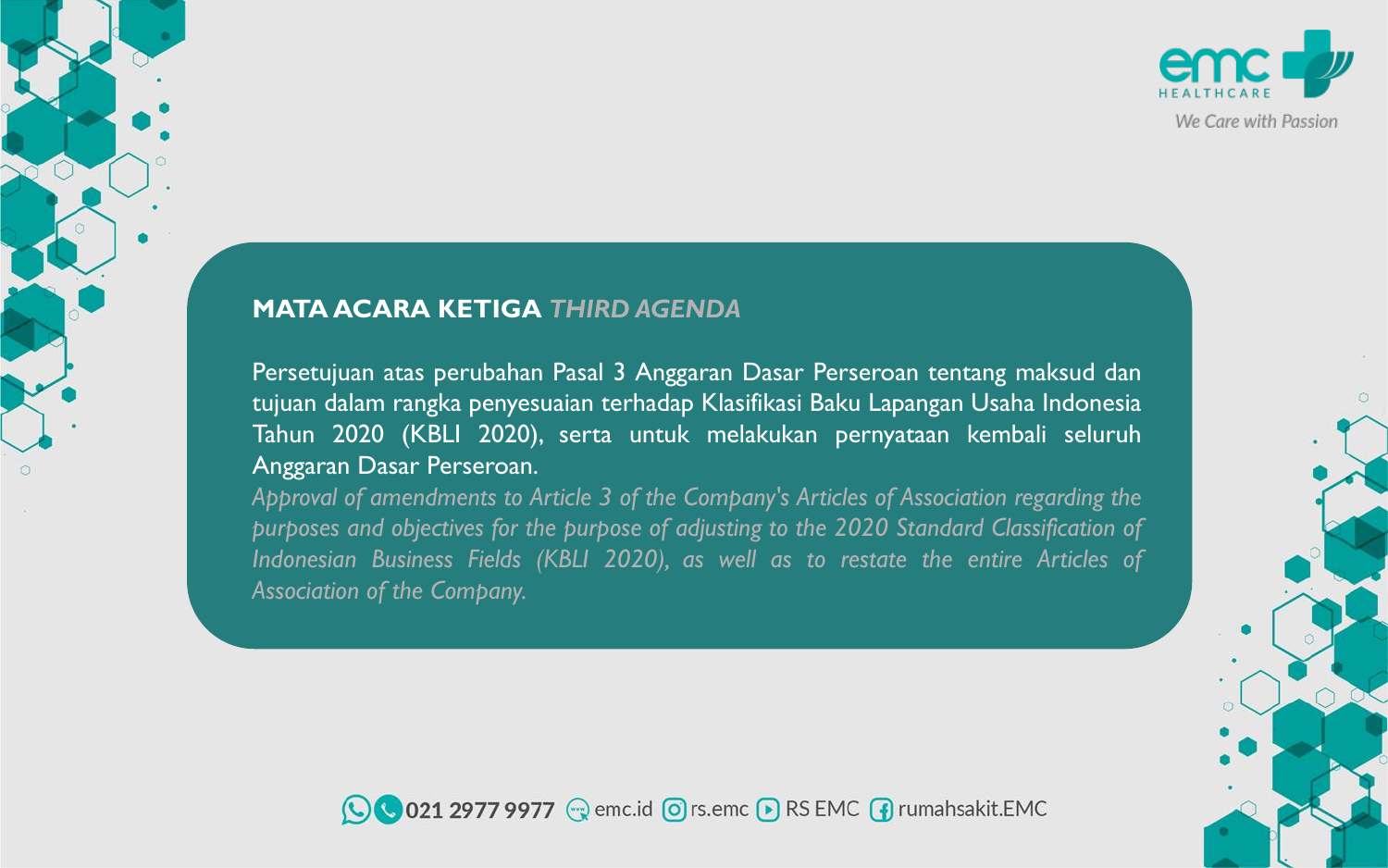

Perseroan mengusulkan perubahan Anggaran Dasar Perseroan dalam rangka menyesuaikan dengan ketentuan Peraturan Badan Pusat Statistik No. 20 Tahun 2020 tentang Klasifikasi Baku Lapangan Usaha Indonesia, untuk disetujui oleh Rapat sesuai dengan ketentuan Pasal 19 UUPT.

The Company proposes amendments to the Company's Articles of Association in order to comply with the provisions of the Statistic Indonesia Regulation No. 20 of 2020 concerning the Standard Classification of Indonesian Business Fields, to *be approved by the Meeting in accordance with the provisions of the Article 19 of the Company Law.*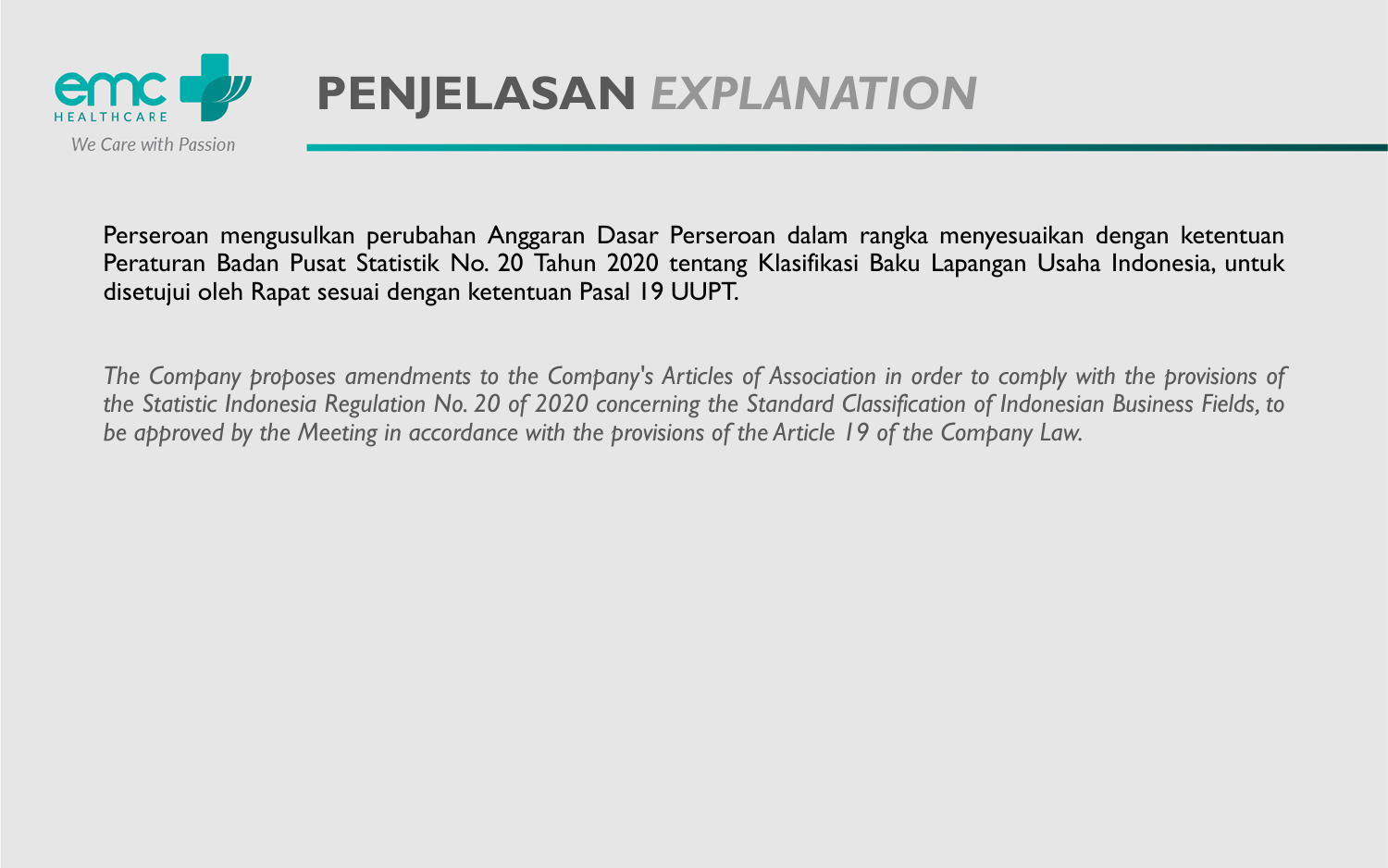## **MATA ACARA KEEMPAT** *FOURTH AGENDA*

Persetujuan atas pemberian delegasi kepada Dewan Komisaris untuk menetapkan gaji dan remunerasi lainnya untuk tahun 2022 bagi anggota Dewan Komisaris dan Direksi Perseroan.

*Approval of the delegation to the Board of Commissioners to determine salaries and other remuneration of the year 2022 for members of the Board of Commissioners and Board of Directors of the Company.*





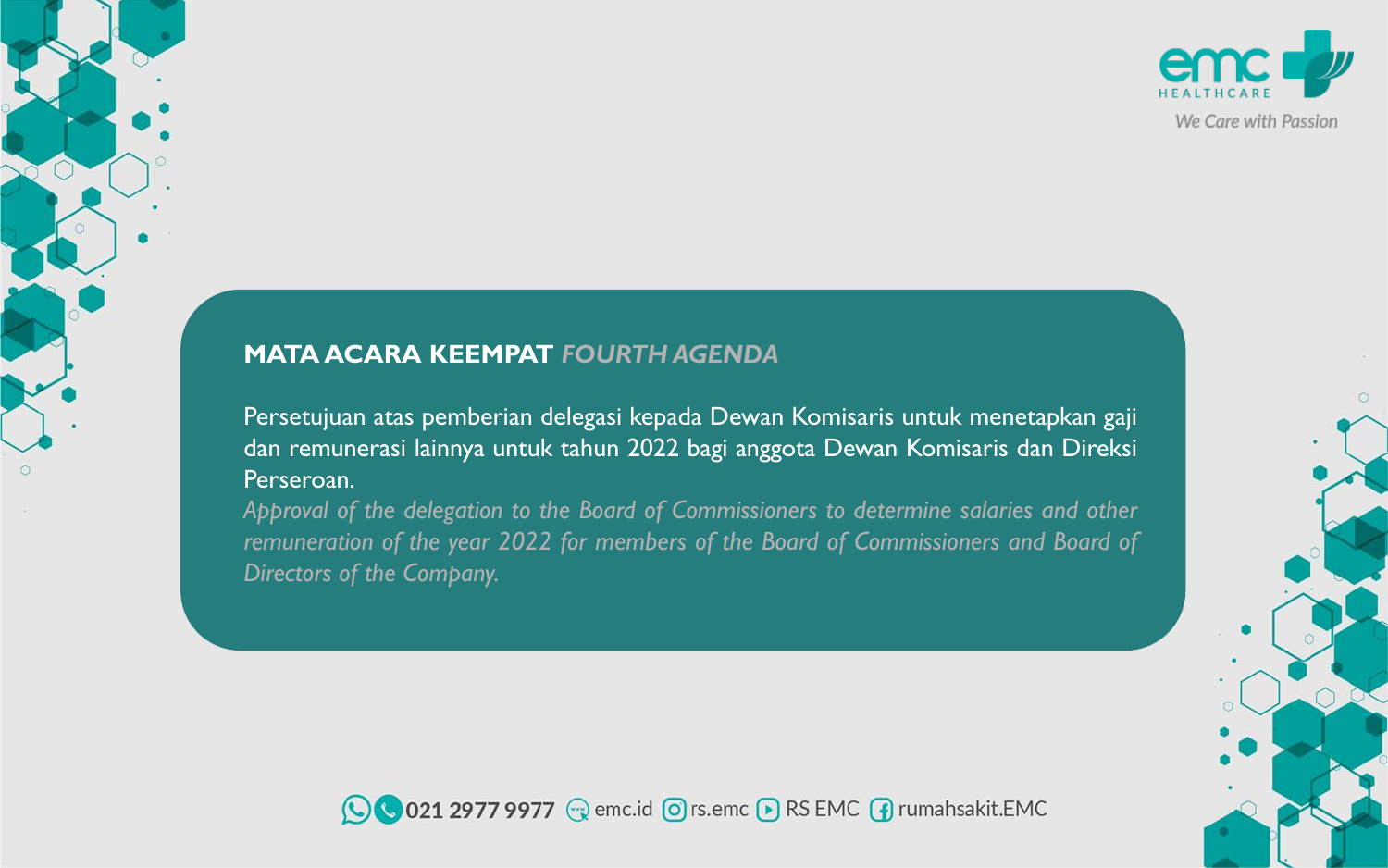

Dewan Komisaris Perseroan akan merekomendasikan kepada Rapat untuk memberikan kuasa kepada Dewan Komisaris Perseroan dalam menetapkan besaran gaji dan remunerasi lain bagi anggota Dewan Komisaris dan Direksi Perseroan untuk tahun 2022, dengan memperhatikan saran dan pendapat dari Komite Nominasi dan Remunerasi Perseroan dan dilakukan sesuai dengan ketentuan peraturan perundang-undangan yang berlaku.

The Board of Commissioners of the Company will recommend to the Meeting to grant a power and authorization to the Board of Commissioners to determine the amount of 2022 salary and remuneration for each member of the Board of Commissioners and the Board of Directors, in consideration of the advice and opinion from the Nomination and Remuneration Committee of the Company and shall be carried out in accordance with the provisions of the prevailing *laws and regulations.*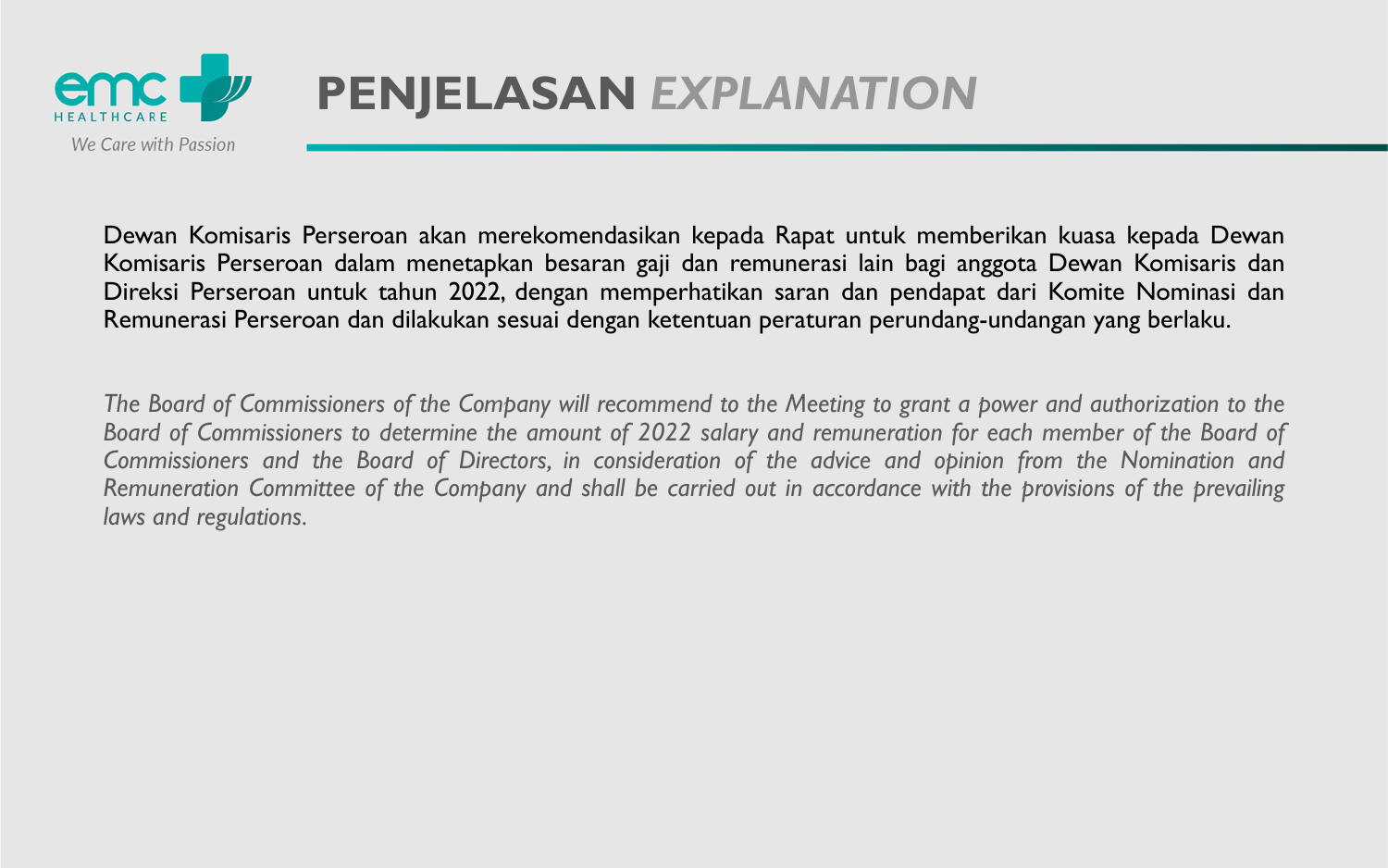## **MATA ACARA KELIMA** *FIFTH AGENDA*

## Persetujuan atas: *Approval of:*

a. penunjukan kantor akuntan publik independen yang terdaftar di Otoritas Jasa Keuangan untuk tahun buku yang berakhir pada tanggal 31 Desember 2022; serta

*the appointment of an independent public accounting firm registered with the Financial Services Authority for the financial year ended on 31 December 2022 and*

b. pemberian wewenang kepada Direksi Perseroan untuk menetapkan honorarium dan persyaratan lainnya sehubungan dengan penunjukan akuntan publik independen tersebut.

*the grant of authority to the Company's Board of Directors to determine the honorarium and other requirements in connection with the appointment of the independent public accountant.*

◯ 021 2977 9977 
we emc.id © rs.emc D RS EMC Trumahsakit.EMC



We Care with Passion

 $\Omega$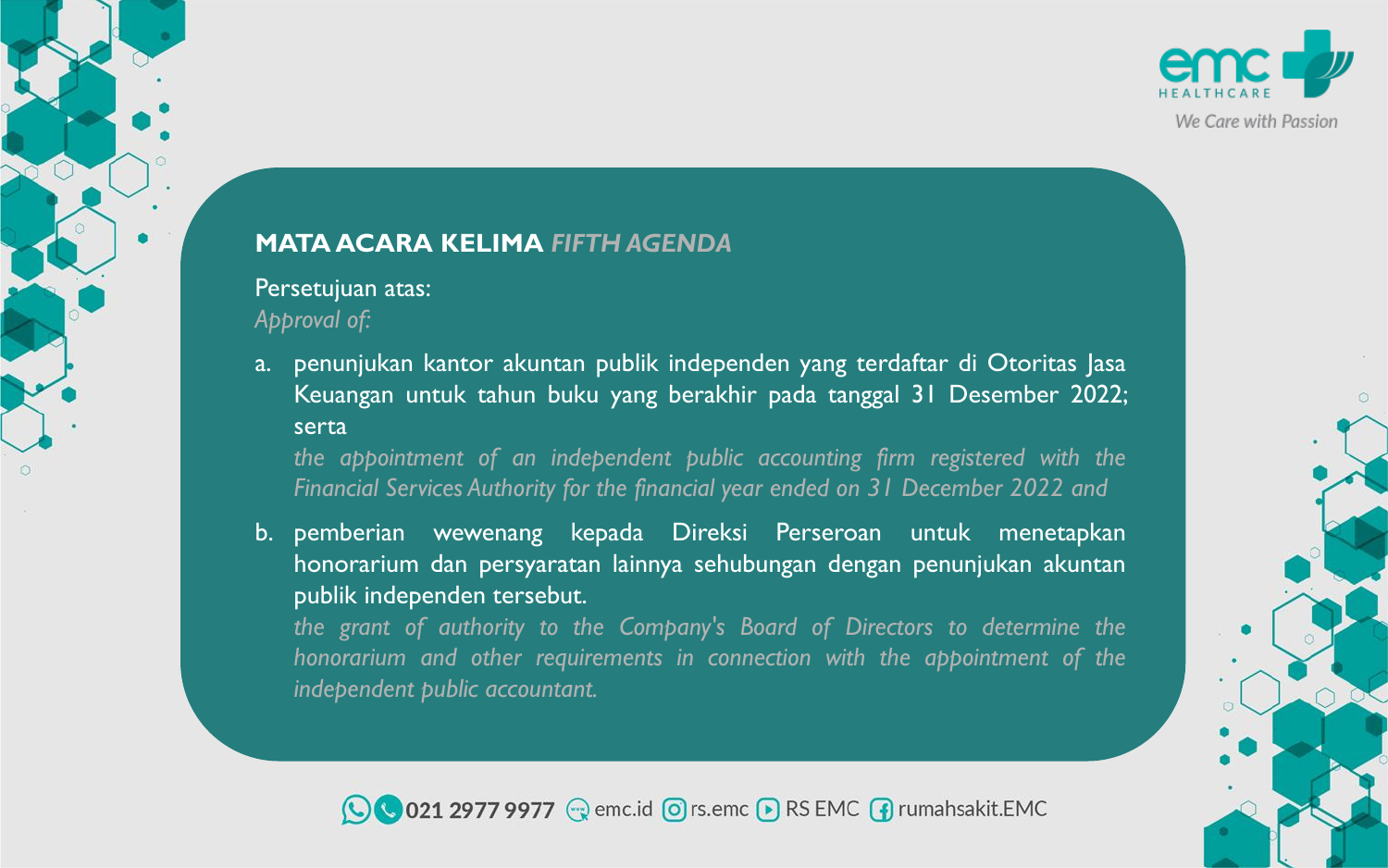

Direksi Perseroan mengusulkan kepada Rapat untuk memberikan kuasa kepada Dewan Komisaris Perseroan untuk menunjuk Kantor Akuntan Publik independen yang terdaftar di Otoritas Jasa Keuangan (OJK) untuk melakukan audit atas Laporan Keuangan Perseroan untuk tahun buku yang berakhir pada tanggal 31 Desember 2022, serta untuk menetapkan besaran honorarium dari penunjukkan Akuntan Publik independen tersebut, sesuai dengan ketentuan Pasal 21 ayat (6) Anggaran Dasar Perseroan dan Pasal 68 UUPT.

The Board of Directors of the Company proposes to the Meeting to authorize the Board of Commissioners of the Company to appoint an independent Public Accounting Firm registered with the Financial Services Authority (OJK) to audit the Company's Financial Statements for the financial year ending on 31 December 2022, as well as to determine the amount of honorarium for the appointment of the independent public accountant, in accordance with the provisions of *Article 21 paragraph (6) of the Company's Articles of Association and Article 68 of the Company Law.*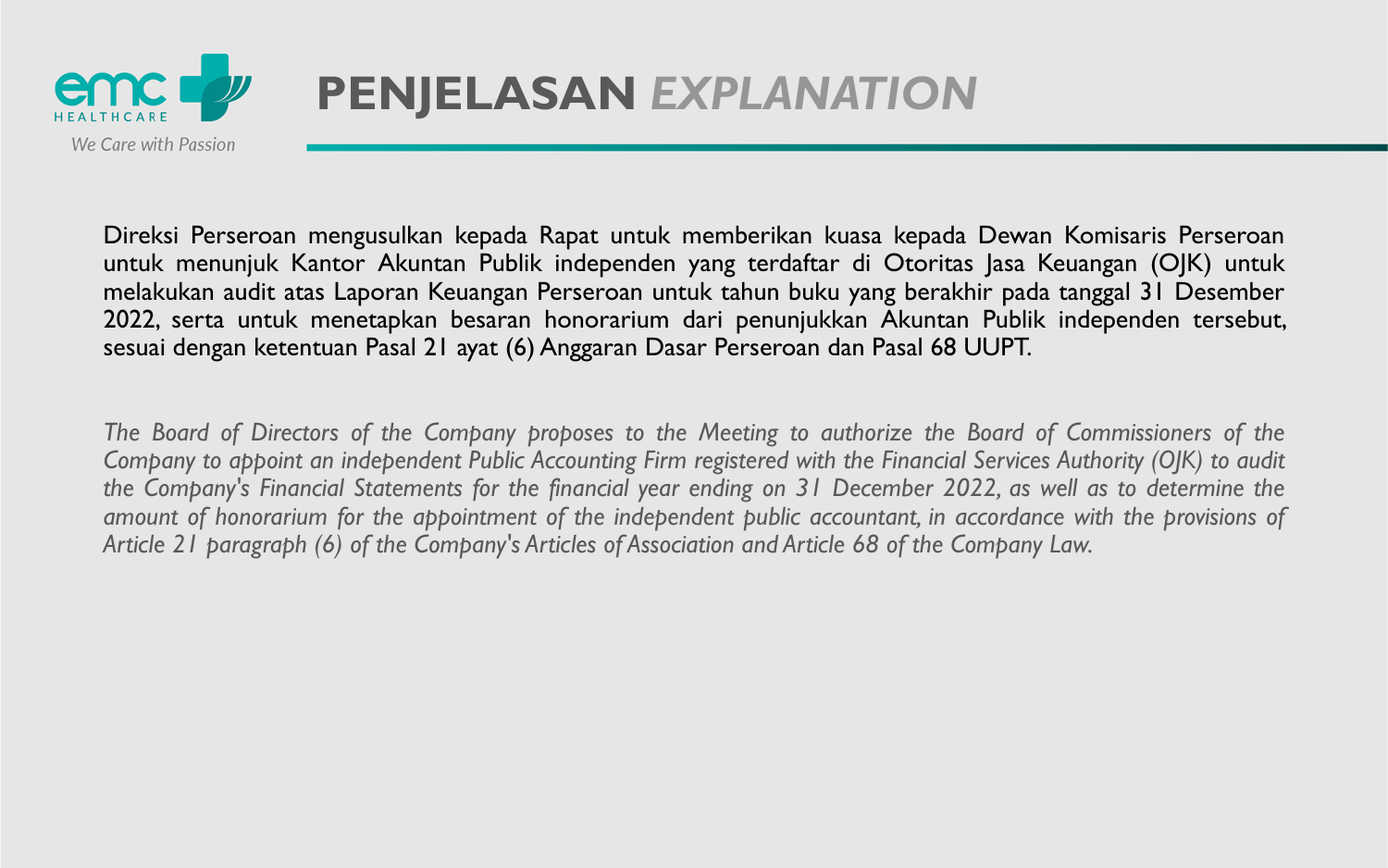## **MATA ACARA KEENAM** *SIXTH AGENDA*

Persetujuan atas perubahan susunan anggota Dewan Komisaris Perseroan. *Approval of the changes in the composition of the members of the Board of Commissioners of the Company.*





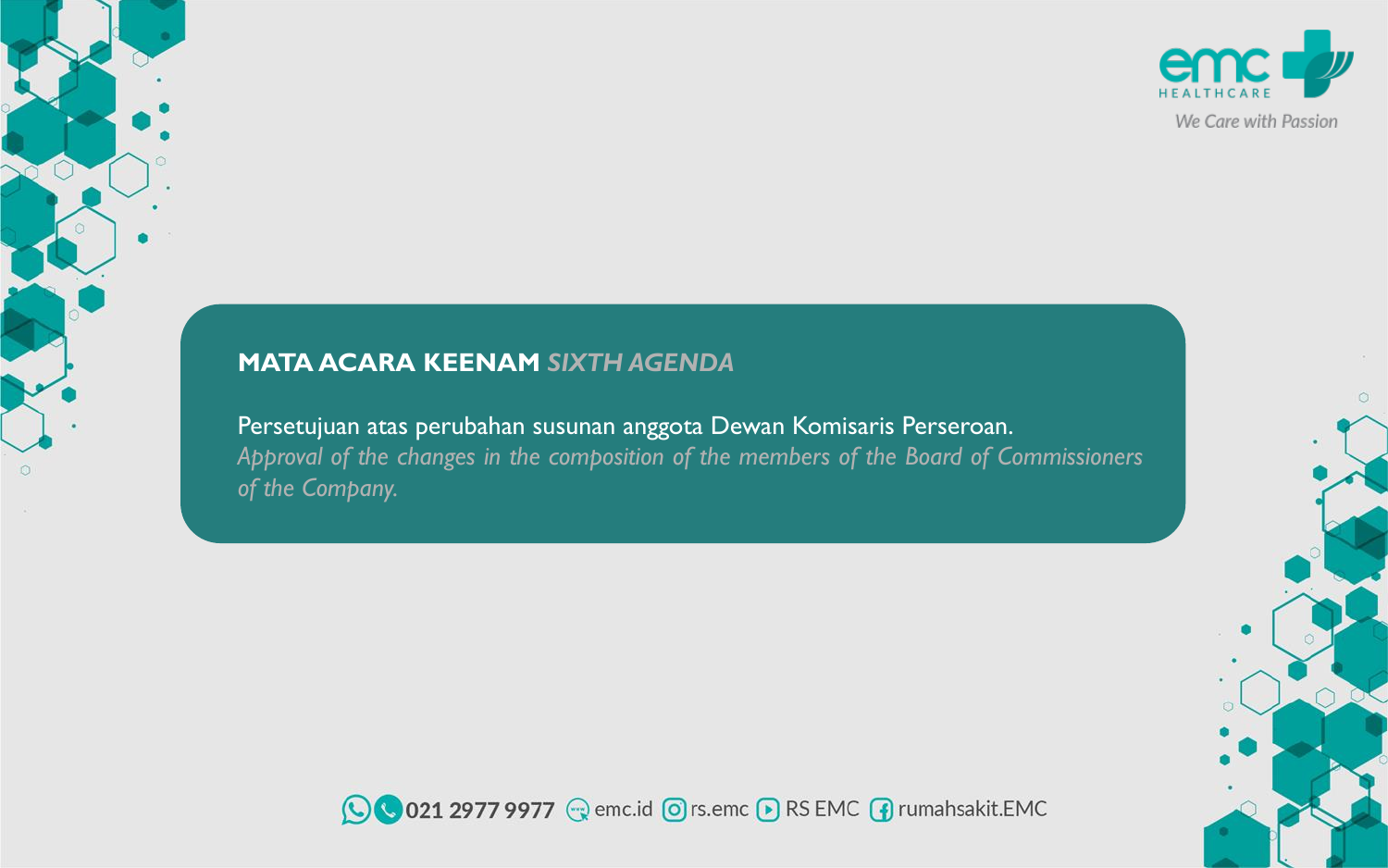

Perseroan mengusulkan pengangkatan dan/atau penggantian anggota Dewan Komisaris untuk diangkat dan diputuskan oleh Rapat, sesuai dengan ketentuan Pasal 18 ayat (3) Anggaran Dasar Perseroan dan Pasal 111 UUPT.

*The Company proposes the appointment and/or replacement of members of the Board of Commissioners to be* appointed and decided by the Meeting, in accordance with the provisions of Article 18 paragraph (3) of the Company's *Articles of Association and Article 111 of the Company Law.*